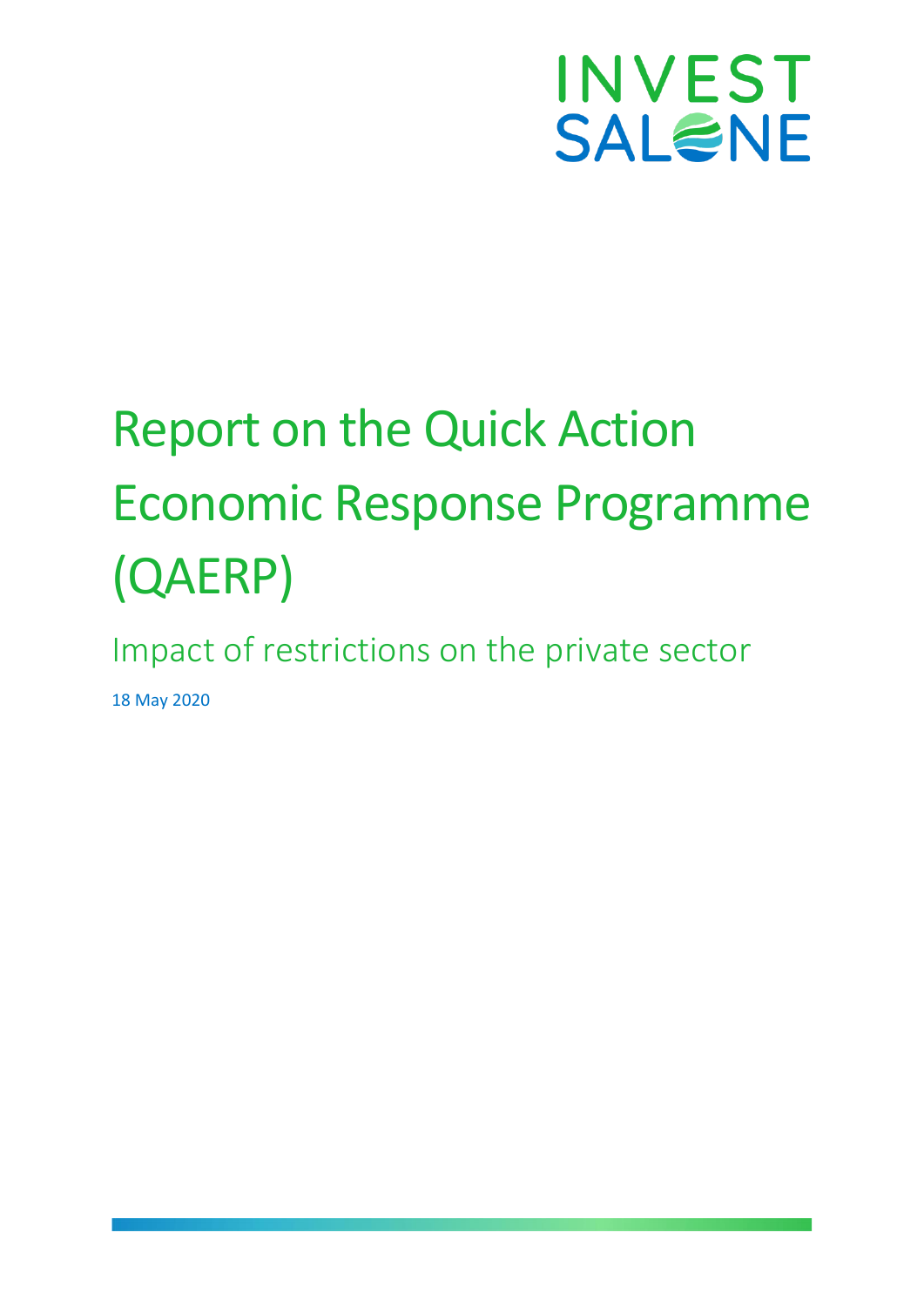This report was produced by Invest Salone, supported by UK aid.

The opinions expressed in this report are those of the authors and do not necessarily represent the views of the aforementioned organisations.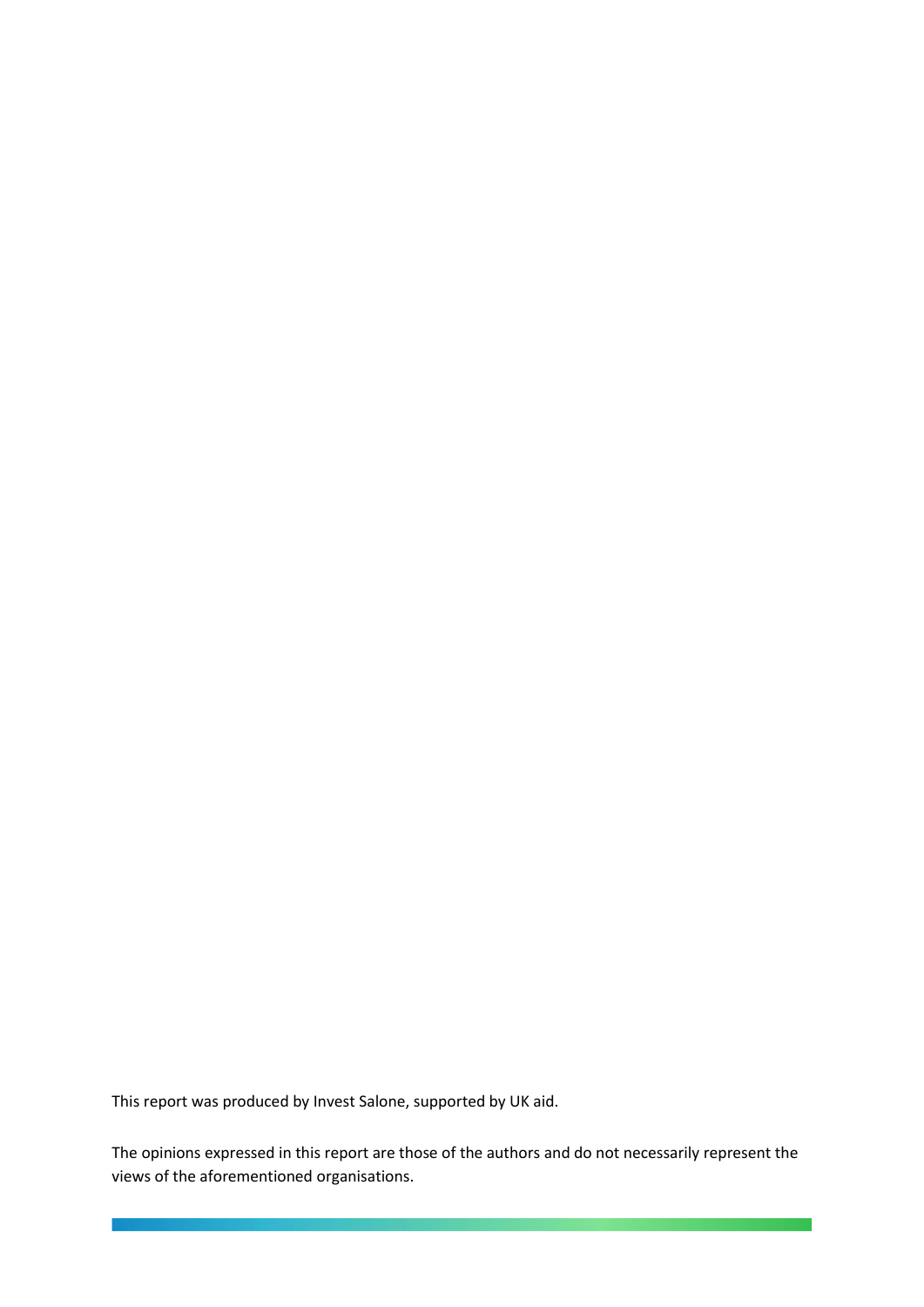## Contents

### Abbreviations and acronyms

| GoSL         | Government of Sierra Leone                            |
|--------------|-------------------------------------------------------|
|              | Invest Salone                                         |
| <b>MOF</b>   | Ministry of Finance                                   |
| <b>PSF</b>   | <b>Private Sector Platform</b>                        |
| <b>OAERP</b> | Government's Quick Action Economic Response Programme |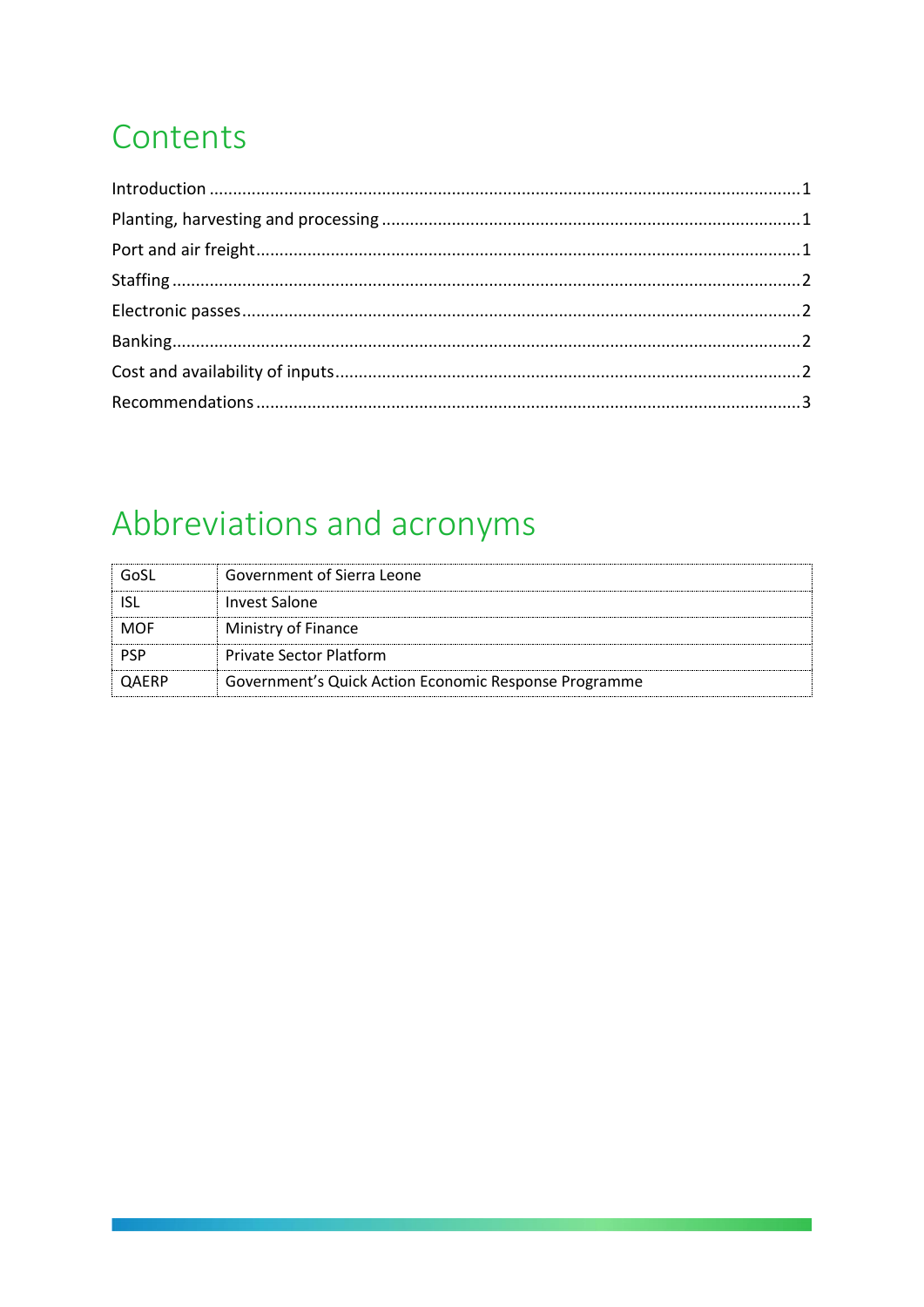#### <span id="page-3-0"></span>Introduction

As part of its facilitation of the Private Sector Platform (PSP) established by the Ministry of Finance (MOF), Government of Sierra Leone as part of its COVID-19 Quick Action Economic Response Programme, Invest Salone (ISL) undertook rapid research in order to assess the impact of lockdown measures on segments of the private sector. The aim of the assignment was to identify areas for concerted action on the part of both public and private sector actors, including to support the Government of Sierra Leone's efforts to ensure the continued availability of essential commodities at affordable prices during the COVID-19 crisis. This is one of several just-in-time surveys undertaken by ISL on behalf of the Private Sector Platform.

The report is based on a survey undertaken between 6 and 15 May via telephone interviews and comprises of 20 businesses representing four sectors, including both importers and exporters. The sample comprised of medium and large scale-businesses.

## <span id="page-3-1"></span>Planting, harvesting and processing

- $\blacksquare$  The restrictions are delaying planting for some crops which risks impacting yields and hence the availability of crops later in the year. The current quarter of the year (April–June) is the planting season for crucial crops like rice (upland and boli land farming), maize, groundnuts, and cassava.
- Constraints on harvesting and processing lead time leading to spoilage of perishable produce resulting from lockdown.

#### **If delays and restrictions persist:**

■ Prolonged travel restrictions and lockdowns could affect firms' ability to deliver inputs such as training to agents and farmers. Trainings before the planting season are mostly delivered physically to agents and farmers. This is an ongoing effort especially through cultivation as well as harvest seasons (currently oil palm, pineapples, mangoes, avocados and a wide range of other fruits are in their harvest season), and any break in flow due to lockdowns without exemptions will be very challenging.

#### <span id="page-3-2"></span>Port and air freight

- The restrictions and social distancing measures currently in force have created extra delays at the ports increasing freight costs and lead times. Several businesses surveyed reported that they are unable to transport products to Freetown and the Port for export or can do so only with long delays.
- Restrictions on air freight has constrained access to spare parts as well as transfer of experts for new projects.
- Companies relying on airfreighted supplies of perishable produce are particularly badly hit. One such company surveyed had to shut down completely. A business in the poultry sector reported that they and others in the sector may not be able to replenish their chicken stock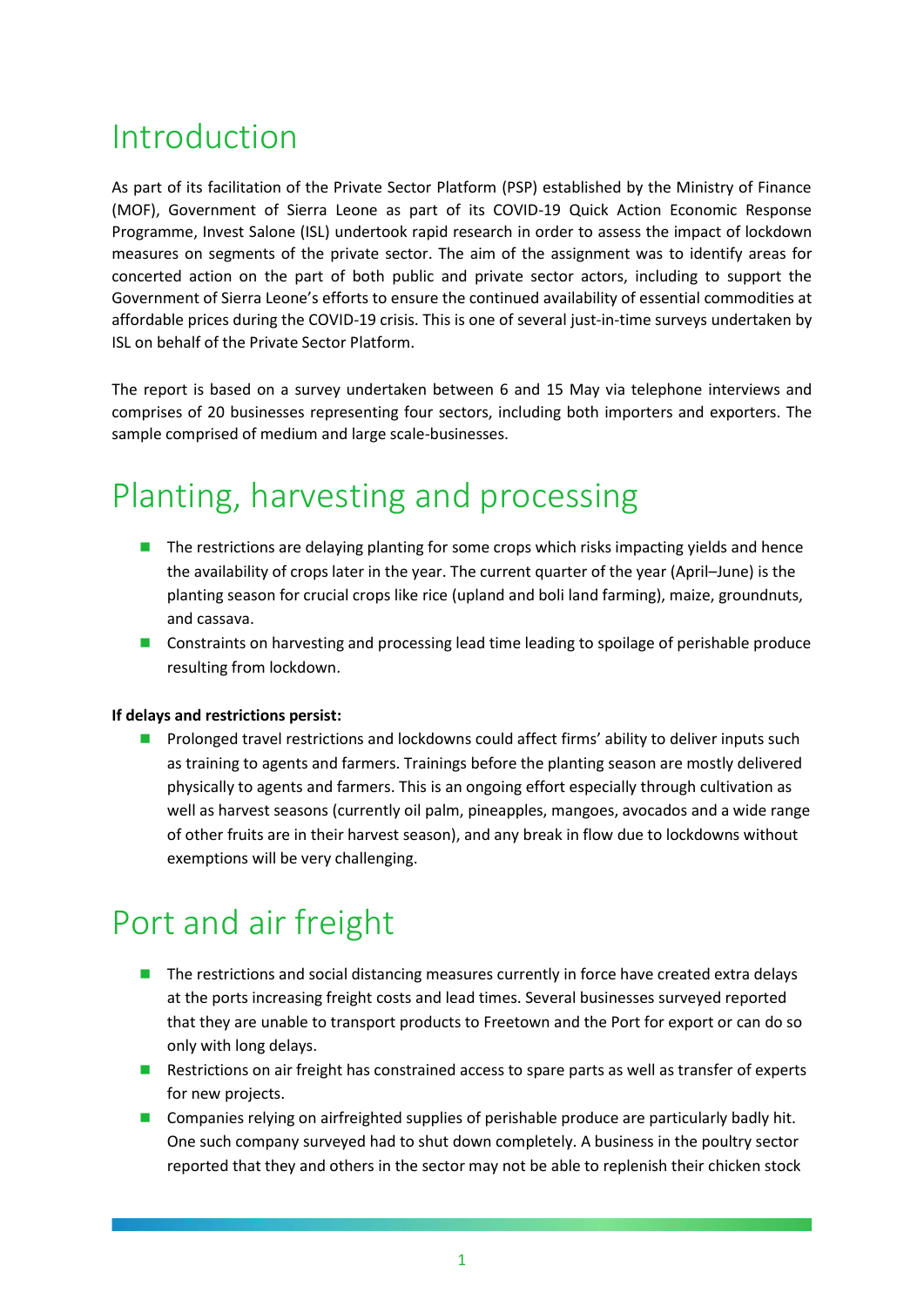(day old chickens or eggs for hatcheries). Most of the layer chickens in the country will need to be replenished in the next twelve months. The problem for the sector is compounded by challenges accessing feed from abroad, especially maize.

■ The poultry sector is at a particularly high risk of complete shutdown as farms will eventually have to close if current travel restrictions continue, as they cannot continue without replacing chicken stocks through airfreighting of day-old-chickens from Europe.

### <span id="page-4-0"></span>Staffing

■ Business costs are raised by having to pay staff during lockdowns, even when businesses are not earning revenue.

#### **If delays and restrictions persist:**

■ Longer lockdown periods will mean businesses will not be able to retain staff, and in some cases will not be legally obliged to do so.

#### <span id="page-4-1"></span>Electronic passes

■ Most companies surveyed reported that it is difficult securing passes to go to Freetown which makes it almost impossible to prepare for an extended lockdown. Delays issuing passes mean that in some cases they are issued after their expiry dates.

### <span id="page-4-2"></span>Banking

- Businesses are experiencing long delays with their banking operations and are also being impacted by their customers experiencing such delays. Those surveyed reported that it can take up to ten days for interbank transfers. Banks in turn report that central bank regulations are part of the issue.
- Businesses relying on exports to access forex are particularly badly hit by the current crisis.

#### <span id="page-4-3"></span>Cost and availability of inputs

- Extra costs for some firms: travel restrictions mean some firms need to build new facilities or expand existing ones to store their products. It may also result in fuel shortages, leading to higher prices, especially in the provinces. Companies are considering stockpiling fuel as a precautionary move, as they do not trust the reliability of fuel supply and anticipate shortages down the line.
- A manufacturer reported that the prices of his upholstery and spraying materials have increased because of increased lead time resulting from travel restrictions and lockdowns in China and Europe.
- Demand fluctuations: firms continue to experience huge demand in the days leading to every lockdown – people buy lots of food to stock in their homes for the lockdown, and